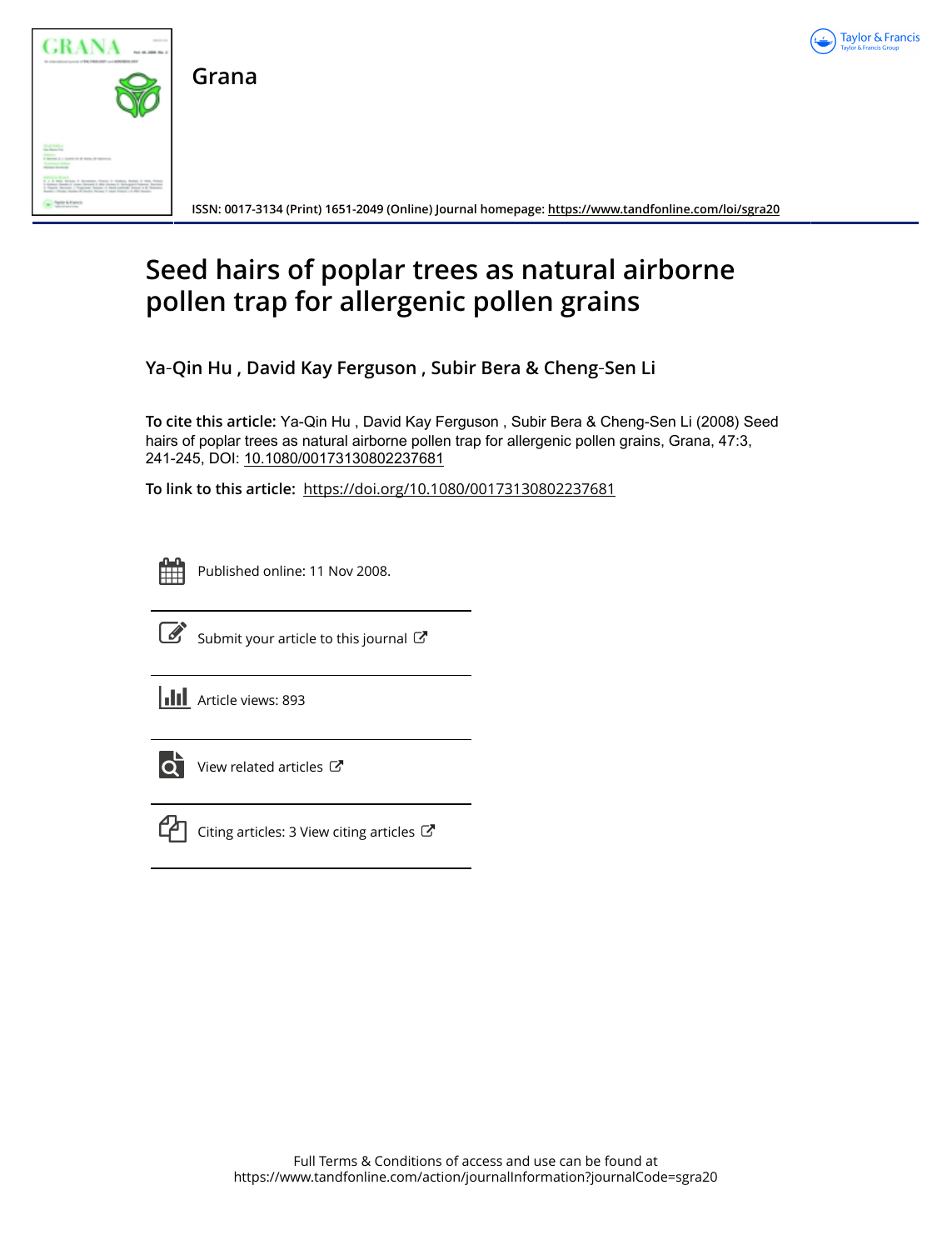

# Seed hairs of poplar trees as natural airborne pollen trap for allergenic pollen grains

# YA-QIN HU $^{\rm 1,2}$ , DAVID KAY FERGUSON $^{\rm 3}$ , SUBIR BERA $^{\rm 4}$  & CHENG-SEN LI $^{\rm 2}$

<sup>1</sup>Institute of Archaeology, Chinese Academy of Social Sciences, Beijing, China, <sup>2</sup>Institute of Botany, Chinese Academy of Sciences, Beijing, China, <sup>3</sup>Department of Palaeontology, University of Vienna, Austria, and <sup>4</sup>Department of Botany, University of Calcutta, Kolkata, India

## Abstract

The present article deals with the efficacy of seed hairs of poplar trees (*Populus* spp.) as a potent natural airborne pollen trap. Different species of Populus are commonly found planted along the streets in the cities of North China. The seed hairs and pericarp of poplar trees were collected from the trees and on the ground in Beijing Botanical Garden of Chinese Academy of Sciences and around Miyun Reservoir during May 2005 for pollen analysis. Different pollen spectra are recorded from different samples and are characterised by dominant occurrence of pollen grains of arboreal and anemophilous plants. In addition, pollen grains of non-arboreal plants including grasses are also found trapped. Among the 46 trapped pollen grains, 26 are known to be allergenic. This study suggests that poplar seed hairs possibly make people feel uncomfortable due to the presence of allergenic pollen trapped in the hairs.

Keywords: Airborne pollen, pollen allergy, pollen trap, Populus, seed hairs

Different types of pollen traps are used in studies of modern pollen rain. Lake sediments, moss and lichen cushions, bark and leaves are such common natural traps (e.g. Faegri et al., 1989; Moore et al., 1991). Spider webs are used to trap insects and provide useful environmental information on caves (Hose et al., 2002). Recently they have also proved to be an efficient natural trap of airborne spores and pollen grains (Bera et al., 2002; Song et al., 2007).

In this article we introduce the potential of poplar (Populus spp.) seed hairs as an efficient natural trap of airborne spores and pollen grains. The study demonstrates that the trapped palynoassemblage reliably reflects the modern flora of the studied areas, Beijing Botanical Garden and Miyun Reservoir, P. R. China.

Poplar (Populus spp.) is a roadside tree commonly found in North China. There are about 100 species of Populus growing in the world, of which 71 species occur in China (Fang et al., 1999). Twenty species grow in the Botanical Garden of the Chinese Academy of Sciences in Beijing, according to the Catalogus plantarum culturum of Beijing Botanical Garden (CPC, 1985), and two species grow around Miyun Reservoir. The trees flower in March and produce fruits from the end of April to the beginning of May in Beijing. When their fruits become mature and seeds spread, the seed hairs become dispersed in the air and trap the airborne spores and pollen grains. Some of these are known to cause allergic reactions in human beings.

# Material and methods

Seven samples of poplar seed hairs and pericarp were collected in May 2005 from the Botanical Garden (116° 12' E; 40° 00' N), Chinese Academy of Sciences, and one from Miyun Reservoir (116˚ 85' E; 40° 37' N), Beijing (Figure 1; Table I). When the hairs were collected in the field, they were directly put into a sealed polythene plastic bag in order to avoid contamination. The hairs were

(Received 5 December 2007; accepted 29 May 2008)

Correspondence: Cheng-Sen Li, Systematic and Evolutionary Research Center, Institute of Botany, Chinese Academy of Sciences, Nanxincun 20, Xiangshan, Beijing, 100093 China. E-mail: lics@ibcas.ac.cn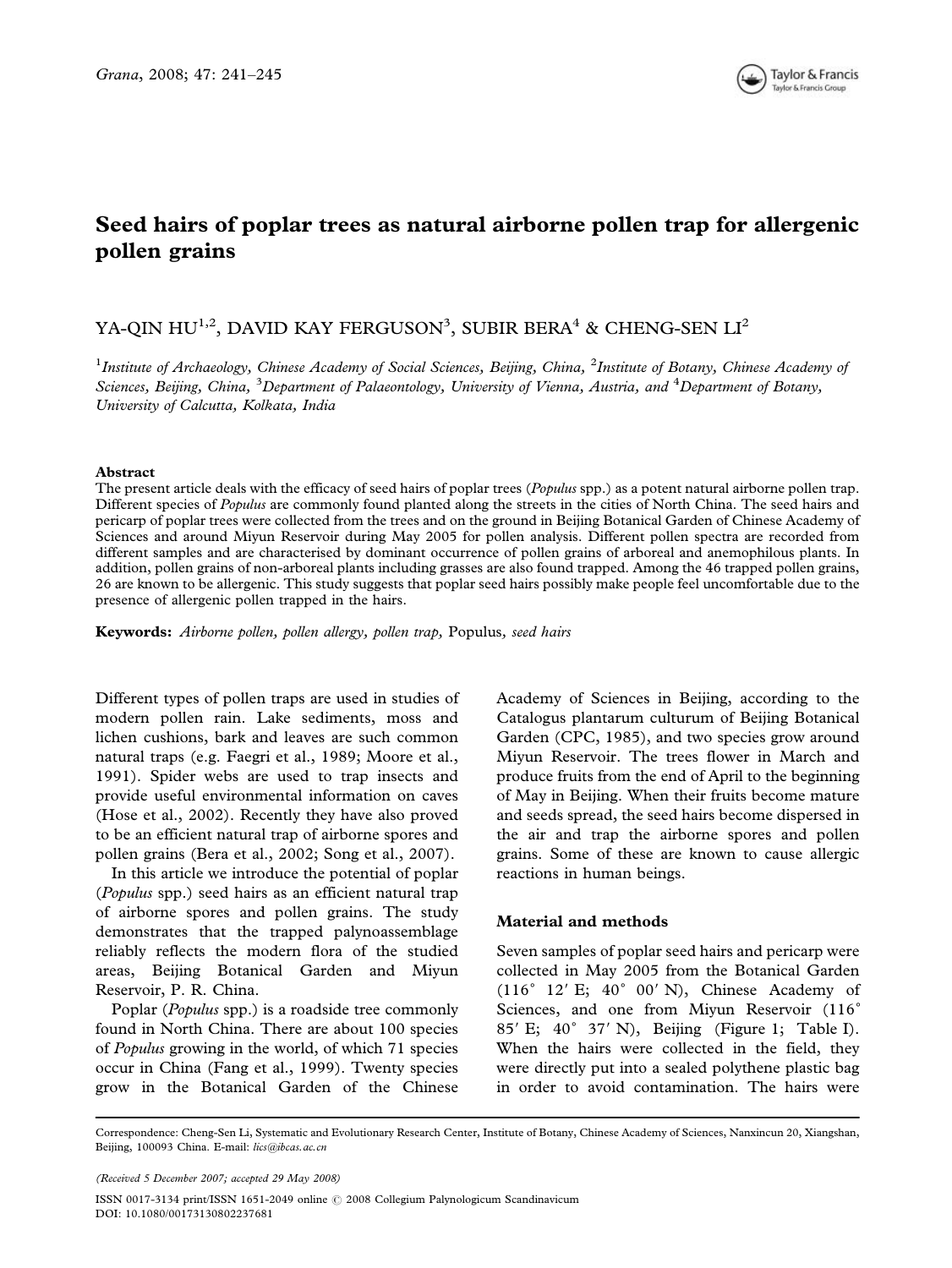

Figure 1. Sites of samples collected.

dipped in boiled water for 6 – 8 hours, filtered through a 500 *m*m sieve and centrifuged at 2 000 rpm for 10 min. After centrifugation the samples were acetolysed for 40 min with a fresh mixture of acetic anhydride and concentrated  $H_2SO_4$  (9:1) v/v). Pollen grains obtained were identified using reference slides and literature (Ye et al., 1988; Wang et al., 1995; Qiao et al., 2004). A minimum number

Table I. Location of samples and pollen grains counted.

| Sample<br>No. | Material | Date     | Site                             | Pollen<br>grains<br>counted |
|---------------|----------|----------|----------------------------------|-----------------------------|
| No. 1         | Cotton   | May 5    | main gate of the<br>Garden       | 364                         |
| No. 2         | Cotton   | May 6    | main gate of the<br>Garden       | 932                         |
| No. 3         | Cotton   | May 7    | Garden                           | 330                         |
| No. 4         | Cotton   | May 7    | meadow in the<br>Garden          | 1453                        |
| No. 5         | Cotton   | May $13$ | Miyun Reservoir                  | 222                         |
| No. 6         | Cotton   | May 14   | center of the<br>Garden          | 539                         |
| No. 7         | Cotton   | May 14   | by the road out of<br>the Garden | 236                         |
| No. 8         | Pericarp | May 6    | by the road out of<br>the Garden | 393                         |

of 200 grains were counted for every sample. The slides are kept at the Palaeobotanical Laboratory, Institute of Botany, Chinese Academy of Sciences, P. R. China.

## Results

A total of 4 469 pollen grains belonging to 46 taxa were identified from eight seed hair samples. Of these, 3 582 (79.97%) pollen grains represented 19 anemophilous taxa, while 897 (20.32%) derived from 27 taxa were entomophilous. Three thousand one hundred and five pollen grains (69.32%) belonging to 25 taxa were arboreal, whereas 1 374 (30.68%) pollen of 21 taxa were from non-arboreal plants. Some important arboreal plants recorded were species of Betula, Broussonetia, Juglans, Lonicera, Pinus, Quercus, Syringa, Viburnum, Cupressaceae, Fabaceae, Moraceae and Rhamnaceae. The major non-arboreal plants recovered were species of Artemisia, Orychophragmus violaceus, Asteraceae and Poaceae (Figure 2).

The pollen composition was different in the eight samples studied (Figure 2). However, it was observed that the arboreal pollen grains were predominant in seven of the samples. However Sample No. 4, which was collected from the plants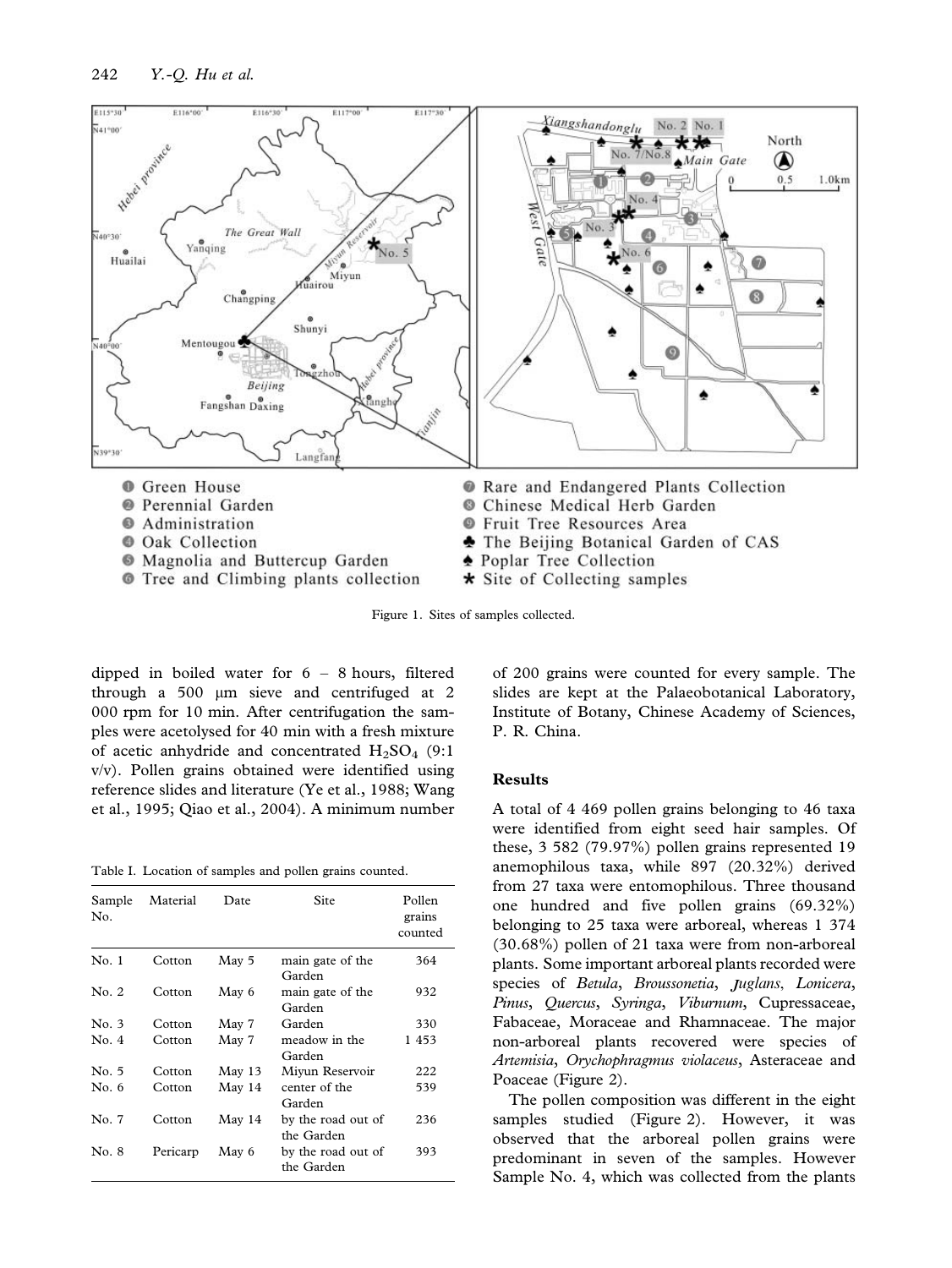

Figure 2. Frequency of palynomorphs recovered from seed hairs of poplar trees.

growing adjacent to a meadow, yielded a high frequency of grass pollen grains.

Of the 46 taxa, 26 taxa are known to be allergenic (http://www.diagnostics.com; Table II), comprising 88.70% of the total number of grains. Most of the anemophilous pollen grains were found to be allergenic (Figure 3).

Table II. Allergenic pollen recovered from the poplar seed hairs.

| Taxa                    | Anemophilous/<br>Anthophilous | Arboreal/<br>Non-arboreal |
|-------------------------|-------------------------------|---------------------------|
| Acer                    | ⊙                             | $+$                       |
| <b>Betula</b>           | $\odot$                       | $+$                       |
| Carya                   | $_{\odot}$                    | $^{+}$                    |
| <b>Juglans</b>          | $\odot$                       | $^{+}$                    |
| Picea                   | $\odot$                       | $^{+}$                    |
| <i><b>Ouercus</b></i>   | $_{\odot}$                    | $+$                       |
| <b>Ulmus</b>            | ⊙                             | $^{+}$                    |
| Chenopodiaceae          | $\odot$                       |                           |
| Cyperaceae              | ⊙                             |                           |
| Fabaceae                | $\ast$                        | $+/-$                     |
| Moraceae                | $\odot$                       | $^{+}$                    |
| Plantaginaceae          | $_{\odot}$                    |                           |
| Polygonaceae            | $\odot$                       |                           |
| Artemisia               | $*$                           |                           |
| Broussonetia papyrifera | $\odot$                       | $+$                       |
| Ginkgo                  | $_{\odot}$                    | $^{+}$                    |
| Lonicera                | $\ast$                        | $^{+}$                    |
| Pinus                   | ⊙                             | $+$                       |
| Salix                   | $_{\odot}$                    | $+$                       |
| Asteraceae              | $\ast$                        |                           |
| Cupressaceae            | ⊙                             | $+$                       |
| Euphorbiaceae           | $*$                           | $+/-$                     |
| Meliaceae               | $*$                           | $+$                       |
| Oleaceae                | *                             | $^+$                      |
| Poaceae                 | ⊙                             |                           |
| Rosaceae                | *                             | $+/-$                     |

 $\odot$  Anemophilous, \* Anthophilous, + Arboreal, - Non-arboreal.

It is interesting to note that no *Populus* pollen was found among the trapped pollen assemblage. By the time the seeds set in Populus, the flowering period is over, leaving little chance for seed hairs to trap their own pollen grains.

## Discussion

Among the trapped palynomorphs, the arboreal pollen grains are found to be the most common type (69.32%). This agrees well with the modern vegetation of the garden, where more than 500 species of trees and shrubs are cultivated (CPC, 1985). The study time (May, 2005) also coincides with the flowering time of most of the trees growing here (CPC, 1985). As a natural trap, the poplar seed hairs remain on the trees before dispersing and could trap those pollen grains, which are already in the air stream.

Meteorological factors, such as temperature, rainfall, wind speed and direction usually affect the pollen concentration in the atmosphere. There is a positive correlation between the temperature and the concentration of airborne pollen. Rainfall or low temperature normally causes a decrease in pollen concentration (Kadocsa & Juhász, 2002; Green et al., 2004; Peternel et al., 2004; Rodríguez-Rajo et al., 2005) resulting in a lower incidence of pollinosis (Altintas et al., 2004). In Beijing during May the mean temperature is  $16 - 20^{\circ}$ C and the mean precipitation is 50 – 70 mm, which are quite favourable for a high incidence of hay fever. In Sample No. 4, Poaceae pollen is the most prevalent type, because the hairs were collected from the plants growing near a grass meadow. In Sample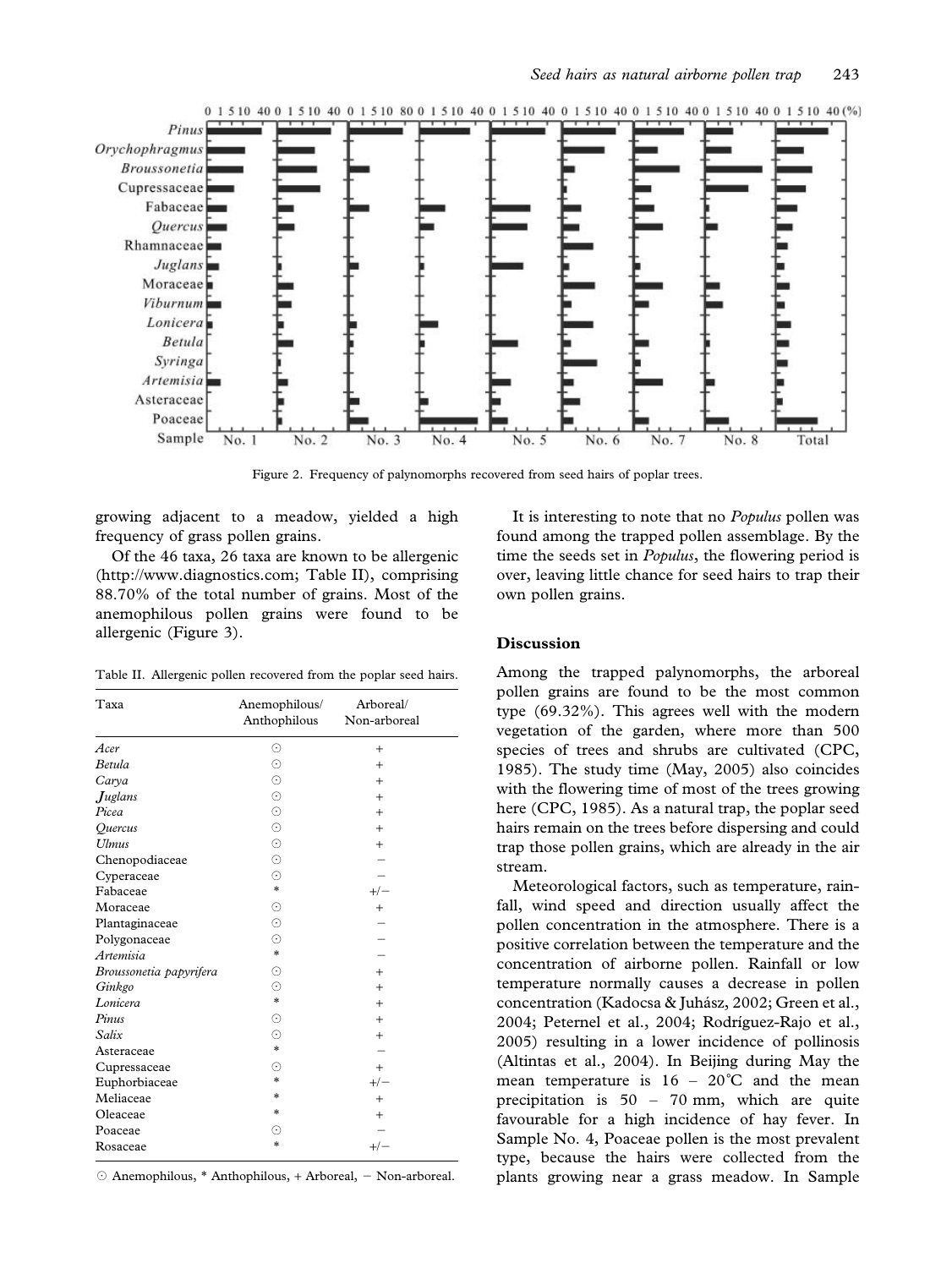

Figure 3. Percentage of allergenic pollen among the arboreal or non-arboreal pollen taxa recovered from poplar seed hairs.

No. 6, quite a large number of pollen types are recorded, as the hairs were collected from the trees growing in the central part of the Garden with a high diversity of plants. In Samples Nos. 1, 2, 7 and 8, Broussonetia papyrifera pollen predominates, because many trees of this species are found near the sampled poplar trees. This indicates that most of the pollen trapped in the seed hairs is of local origin.

Of the 46 taxa of trapped pollen grains, 26 are known to be allergenic (Table II). Grass pollen is a potent allergenic agent (Subiza et al., 1995; D'Amato et al., 1998), although only a few of them are recorded from the hairs. Chenopodiaceae/ Amaranthaceae and Artemisia, also recorded from the hairs, are common allergenic pollen (Al-Dowaisan et al., 2004; Lombardero et al., 2004). The pollen of Betulaceae, Carya and Broussonetia papyrifera, which are found abundantly in the seed hairs, are also known to be allergenic (Rachmiel et al., 1996; Zanforin & Incorvaria, 2004). While the possibility that seed hairs are a potent allergen cannot be ruled out (Zhao & Wu, 2004), we suggest that the pollen trapped in the hairs is the probable cause of allergy in the people of poplar-growing regions of China. Poplar trees are abundant in the cities in North China. When the poplar trees produce their fruits in April/May, it is difficult for people to avoid contact with the seed hairs. The airborne pollen reaches its peak in April and May in Beijing (Ye et al., 1991). It may prove injurious to susceptible people exposing themselves to the seed hair-rich air especially in public places like the Botanical Garden and Miyun Reservoir. Usually, the removal of dust from a room is an effective way of avoiding pollinosis (Fahlbusch et al., 2001). Regular cleaning to remove seed hairs, public awareness and choosing a suitable time (after seed dispersal) to visit places of public interest is suggested to avoid possible pollinosis caused by poplar hairs.

# Conclusion

In the present study, poplar seed hairs were collected in order to analyse their pollen content. In total, 46 pollen taxa were found in eight samples. Of these 26 taxa are known to cause allergic reactions in human beings. As a natural trap of airborne pollen grains, poplar seed hairs can cause people to feel uncomfortable.

## References

- Al-Dowaisan, A., Fakim, N., Khan, M. R., Arifhodzic, N., Panicker, R., Hanoon, A. & Khan, I. (2004). Salsola pollen as a predominant cause of respiratory allergies in Kuwait. Ann. Allergy Asthma. Immunol., 92, 262–267.
- Altintas, D. U., Karakoc, G. B., Yilmaz, M., Pinar, M., Kendirli, S. G. & Cakan, H. (2004). Relationship between pollen counts and weather variables in east-Mediterranean coast of Turkey. Does it affect allergic symptoms in pollen allergic children? Clin. Dev. Immunol, 11, 87–96.
- Bera, S. K., Trivedi, A. & Sharma, C. (2002). Trapped pollen and spores from spider webs of Lucknow environs. Curr. Sci. India., 83, 1580–1585.
- CPC Ed. Comm. (1985). Catalogus plantarum cultarum. Beijing: Inst. Bot. Acad. Sin. / Hortus Bot. Peking.
- D'Amato, G., Spieksma, F. T., Liccardi, G., Jager, S., Russo, M., Kontou-Fili, K., Nikkels, H., Wudrich, B. & Bonini, S. (1998). Pollen-related allergy in Europe. Allergy, 53, 567–578.
- Faegri, K. & Iversen, J. (1989). Textbook of pollen analysis (4<sup>th</sup> ed. K. Faegri, P. E. Kaland & K. Krzywinski). Chichester: J. Wiley.
- Fahlbusch, B., Hornung, D., Heinrich, J. & Jäger, L. (2001). Predictors of group 5 grass-pollen allergens in settled house dust: Comparison between pollination and non-pollination seasons. Allergy, 56, 1081–1086.
- Fang, Z. F., Zhao, S. D. & Skvortsov, A. K. (1999). Salicaceae. In Z. Y. Wu & P. H. Raven (Eds), Flora of China, Vol.4 (pp. 139–274). St. Louis, MO: Mo. Bot. Gard. Press.
- Green, B. J., Dettmann, M., Yli-Panula, E., Rutherford, S. & Simopsin, R. (2004). Atmospheric Poaceae pollen frequencies